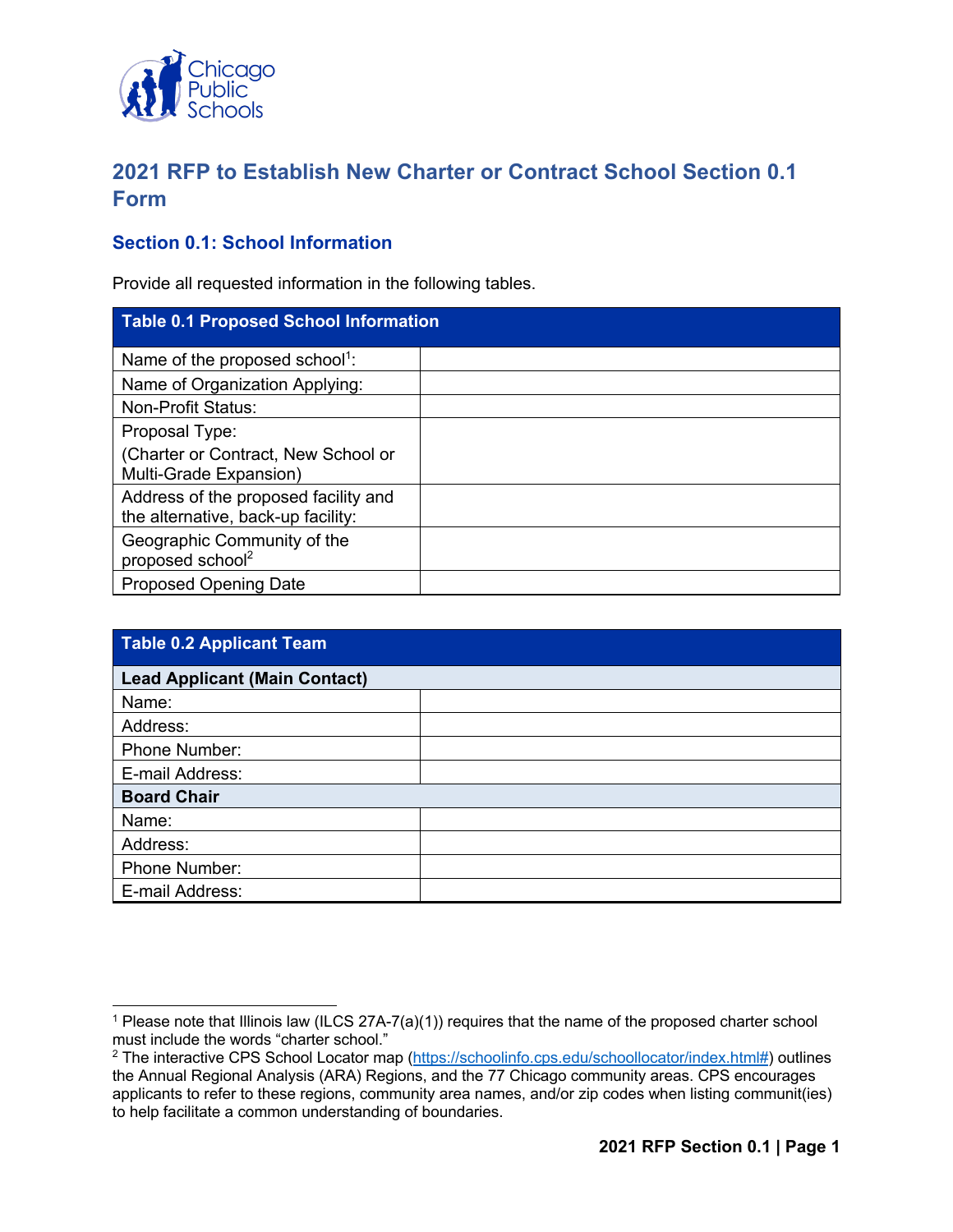

#### **Table 0.3 Design Team**

**Please provide the names of all persons on the design team (roles and current employment).** 

| <b>Full Name</b> | <b>Current Job Title and</b><br><b>Employer</b> | <b>Position with Proposed</b><br><b>School</b> |  |  |
|------------------|-------------------------------------------------|------------------------------------------------|--|--|
|                  |                                                 |                                                |  |  |
|                  |                                                 |                                                |  |  |
|                  |                                                 |                                                |  |  |
|                  |                                                 |                                                |  |  |
|                  |                                                 |                                                |  |  |
|                  |                                                 |                                                |  |  |
|                  |                                                 |                                                |  |  |
|                  |                                                 |                                                |  |  |
|                  |                                                 |                                                |  |  |

#### **Table 0.4 Design Team Previously Submitted Proposals**

**If the design team previously submitted a proposal to Chicago Public Schools to open a new school, please provide details. Write N/A if not applicable.**

| Name of Proposal(s)   |  |                                                         |  |
|-----------------------|--|---------------------------------------------------------|--|
| Year(s) of Submission |  |                                                         |  |
| <b>Outcome</b>        |  | Approved $\square$ Denied $\square$ Withdrawn $\square$ |  |

### **Table 0.5 Proposed Principal/Head of School & Applicant Team Information**

**Please provide the names of all persons on the applicant team (roles and current employment). Applicants proposing a new school model must provide a candidate for Principal/Head of School.** 

| <b>Candidate</b> | <b>Current Employment</b> | <b>Position with Proposed</b><br><b>School</b> | E-mail |
|------------------|---------------------------|------------------------------------------------|--------|
|                  |                           |                                                |        |
|                  |                           |                                                |        |
|                  |                           |                                                |        |
|                  |                           |                                                |        |